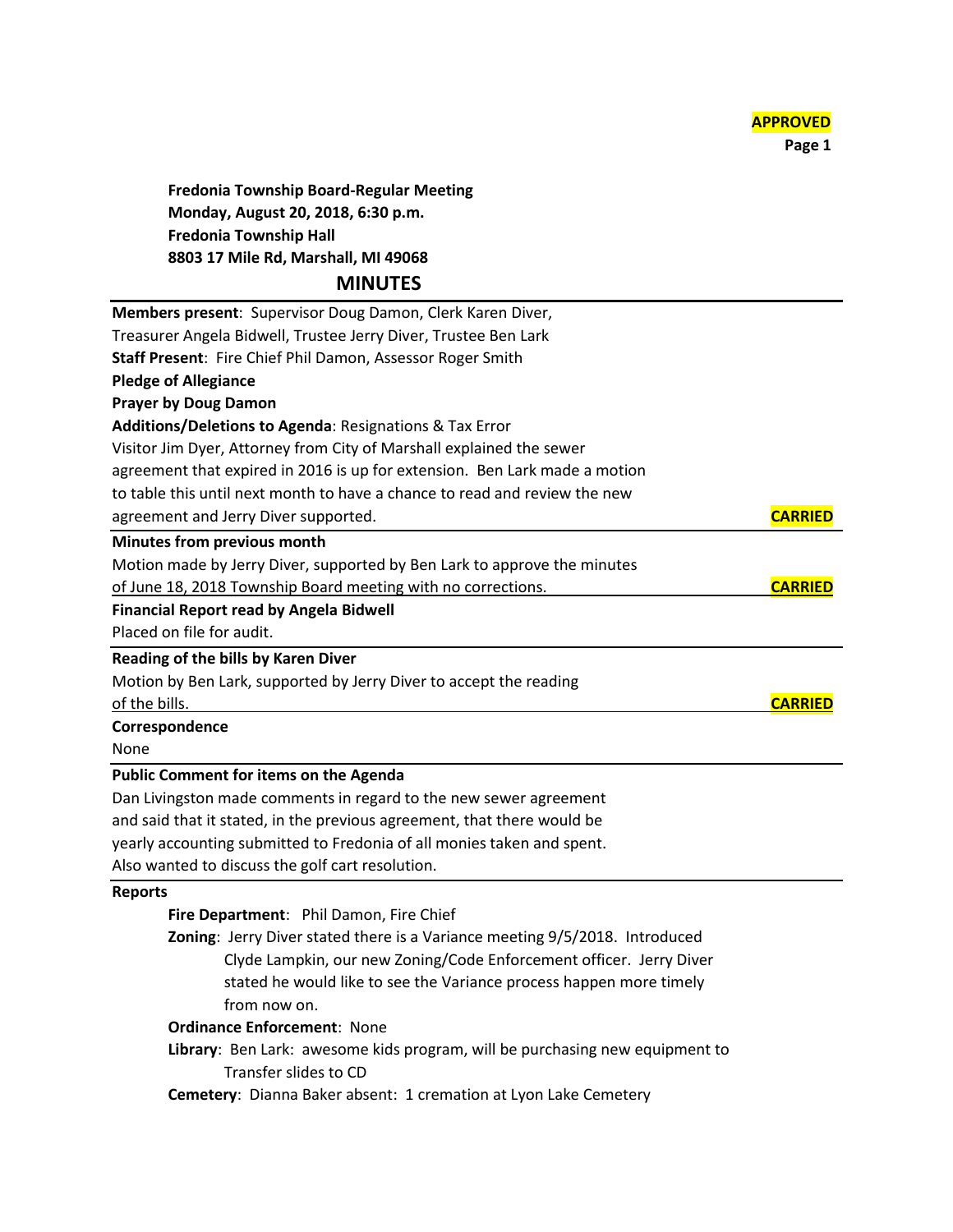# **Fredonia Township Board Meeting, Monday, August 20, 2018 APPROVED**

 **Page 2**

**Planning Committee**: Ben Lark: committee did not meet. Next meeting 9/20/2018. **IT Department**: Pamela Eastman: Absent.

- **Calhoun County Planning Commission**: Dan Livingston, Sr: Met and had only one item on the agenda which was a rezone of some property in Emmett Twp.
- **Road Committee**: George Crandall: Next meeting is 11/13. Current project should be done in September. Doug Damon stated the county still has not hired a road director yet. Dan Livingston Sr stated there is a publication on the Mdot website that says they are coming up with a new 5 year plan and they are accepting public input until about the middle of October 2018. He encourages citizens and specifically the Road Committee to take a look at it and make some recommendations. Doug Damon stated work on 15 Mile Rd from A Dr S to the Marshall Twp line should be done in August.

## **Old Business**

Sewer agreement with the City of Marshall (Discussed earlier in this meeting with Jim Dyer)

## **New Business**

- Parking Lot: Doug Damon thanked Craig Stiner of Green Acres for spraying the lot at Town Hall and at Station #2 for weeds at no cost.
- Cemetery Signs: Doug Damon thanked Jerry Diver for getting the signs up at the 2 cemeteries. Jerry Diver also thanked Dave Washburn for his help digging the holes for the poles and also thanked Kenton Inman for his help with installing the poles, cement work and installing the signs onto the poles. The sign at Lyon Lake Cemetery will be done soon.
- Painting/Maps: Doug Damon thanked Angie, Karen and Pam for the painting and for hanging the maps in the foyer.
- Fire Millage: Thanked for passing the millage. Also, Phil discussed possibly ordering turn out gear early to secure a good price. We need to investigate on legality of loans, moving funds, amending the budget, pooled cash which is like borrowing internally.
- Golf Cart: Discussion regarding a Golf Cart resolution. Paul & Nina Baranowski introduced the idea of having a resolution to make our golf carts legal on our roads under 30 mile an hour. Came to the conclusion to possibly have a petition drawn up to get signatures or a survey for the lake residents to see if the majority would be in favor, and/or have a meeting with Lyon Lake residents, our township attorney and have more discussion in general before proceeding.
- Resignations: Greg Karns resigned from Board of Review and the Ambulance Authority Board as of August 20, 2018.
- Audit: Angie Bidwell made a motion to get a proposal from Gabridge for the audit **CARRIED** and Karen Diver supported.



Tax Roll Error: Roger explained that there was a Homestead Exemption error that had